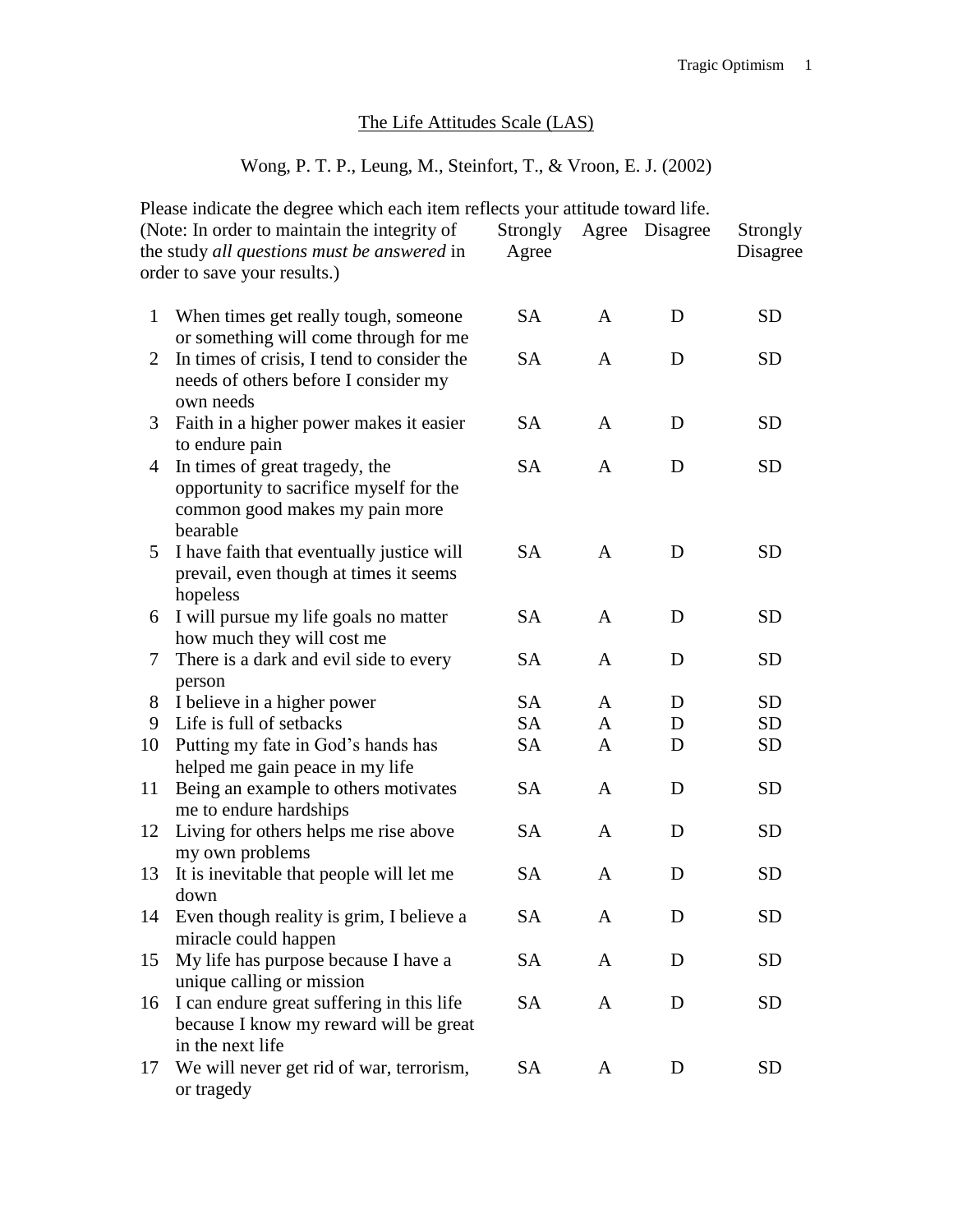| 18 | My life is worth living no matter how<br>many problems I have                                       | <b>SA</b> | $\mathbf{A}$ | D | <b>SD</b> |
|----|-----------------------------------------------------------------------------------------------------|-----------|--------------|---|-----------|
| 19 | My suffering decreases whenever I<br>reach out to help others                                       | <b>SA</b> | $\mathsf{A}$ | D | <b>SD</b> |
| 20 | I can move forward with confidence,<br>even if most people don't approve of<br>my life goals        | <b>SA</b> | $\mathsf{A}$ | D | <b>SD</b> |
| 21 | I want to contribute to the well-being of<br>others in spite of my own unfortunate<br>circumstances | <b>SA</b> | $\mathsf{A}$ | D | <b>SD</b> |
| 22 | My life is fragile, and could end at any<br>time                                                    | <b>SA</b> | $\mathbf{A}$ | D | <b>SD</b> |
| 23 | Even when I am at the end of my rope,<br>I still believe that God will come to my<br>rescue         | <b>SA</b> | A            | D | <b>SD</b> |
| 24 | Even if I were stripped of everything, I<br>still believe that my life is precious                  | <b>SA</b> | $\mathbf{A}$ | D | <b>SD</b> |
| 25 | In times of tragedy, I am willing to<br>sacrifice my own safety for the safety<br>of others         | <b>SA</b> | A            | D | <b>SD</b> |
| 26 | Life has intrinsic value, regardless of<br>circumstances                                            | <b>SA</b> | $\mathbf{A}$ | D | <b>SD</b> |
| 27 | Life is worth living no matter how<br>difficult or painful it is                                    | <b>SA</b> | A            | D | <b>SD</b> |
| 28 | I'd rather die fighting for something I<br>believe in than play safe                                | <b>SA</b> | A            | D | <b>SD</b> |
| 29 | Even though this life is very painful, I<br>believe there is a better life beyond this<br>one       | <b>SA</b> | $\mathsf{A}$ | D | <b>SD</b> |
| 30 | I am willing to face horrible<br>consequences in order to do what is<br>right                       | <b>SA</b> | $\mathbf{A}$ | D | <b>SD</b> |
| 31 | I have been put on this earth for a<br>reason                                                       | <b>SA</b> | A            | D | <b>SD</b> |
| 32 | I find satisfaction in helping others,<br>even in the midst of my own suffering                     | <b>SA</b> | A            | D | <b>SD</b> |

Note: The Life attitudes scale is called *Life Attitude Scale* during administration.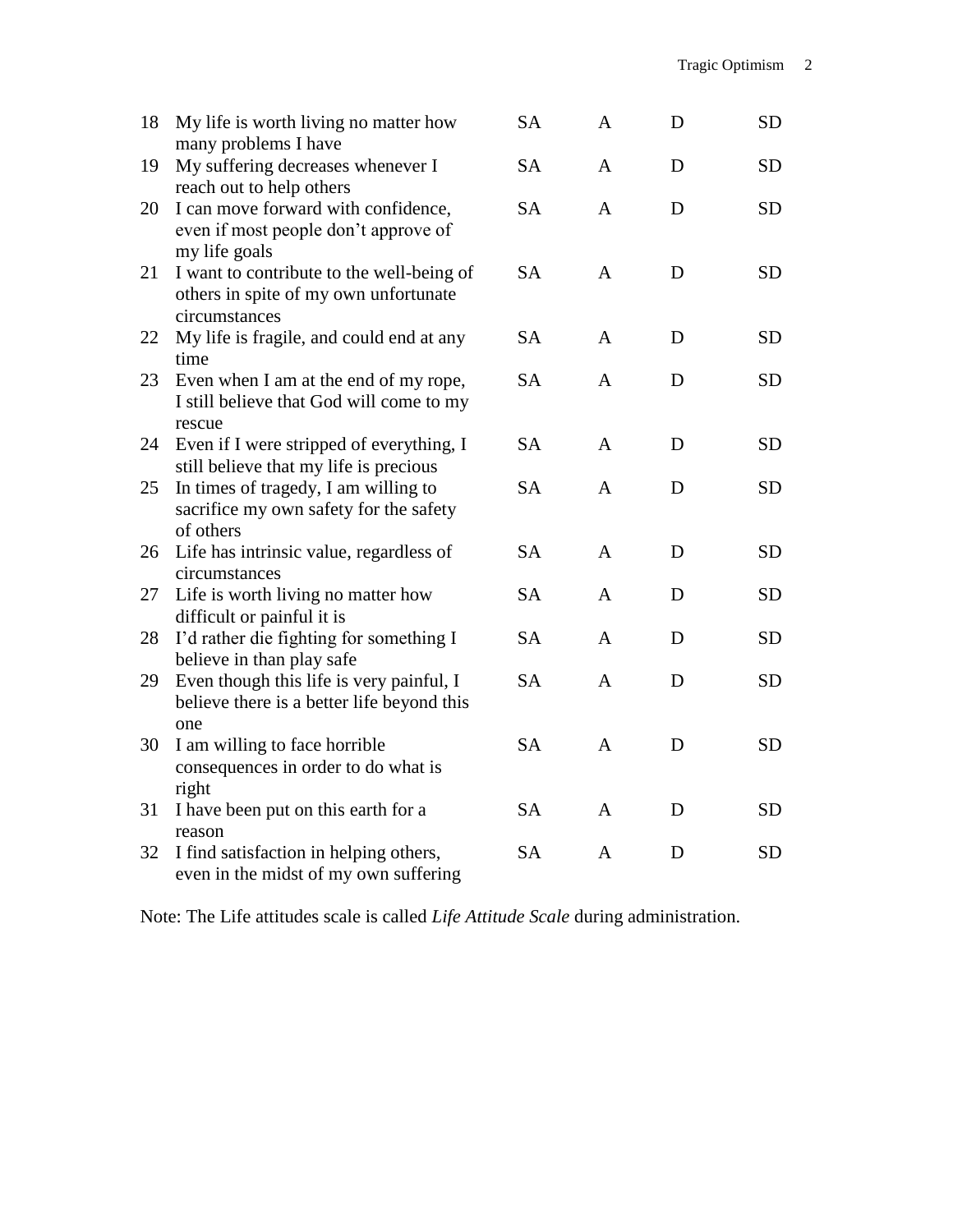Scoring:

- $4 =$  Strongly Agree
- $3 = \text{Agree}$
- $2 = \overline{\text{Disagree}}$
- $1 =$ Strongly Disagree

Note: Global LAS score is calculated by adding all responses. Subscale scores are calculated by adding responses to items corresponding to the subscales.

| Elements (Subscales):                         |                             | Items: |              |  |  |                              |  |  |  |  |  |
|-----------------------------------------------|-----------------------------|--------|--------------|--|--|------------------------------|--|--|--|--|--|
| Affirmation of meaning and value: 18 24 26 27 |                             |        |              |  |  |                              |  |  |  |  |  |
| Acceptance:                                   |                             |        | 7 9 13 17 22 |  |  |                              |  |  |  |  |  |
| Courage:                                      |                             |        | 6 20 28 30   |  |  |                              |  |  |  |  |  |
| Faith:                                        |                             |        |              |  |  | 1 3 5 8 10 14 15 16 23 29 31 |  |  |  |  |  |
| Self-transcendence:                           | $\mathcal{D}_{\mathcal{L}}$ |        |              |  |  | 4 11 12 19 21 25 32          |  |  |  |  |  |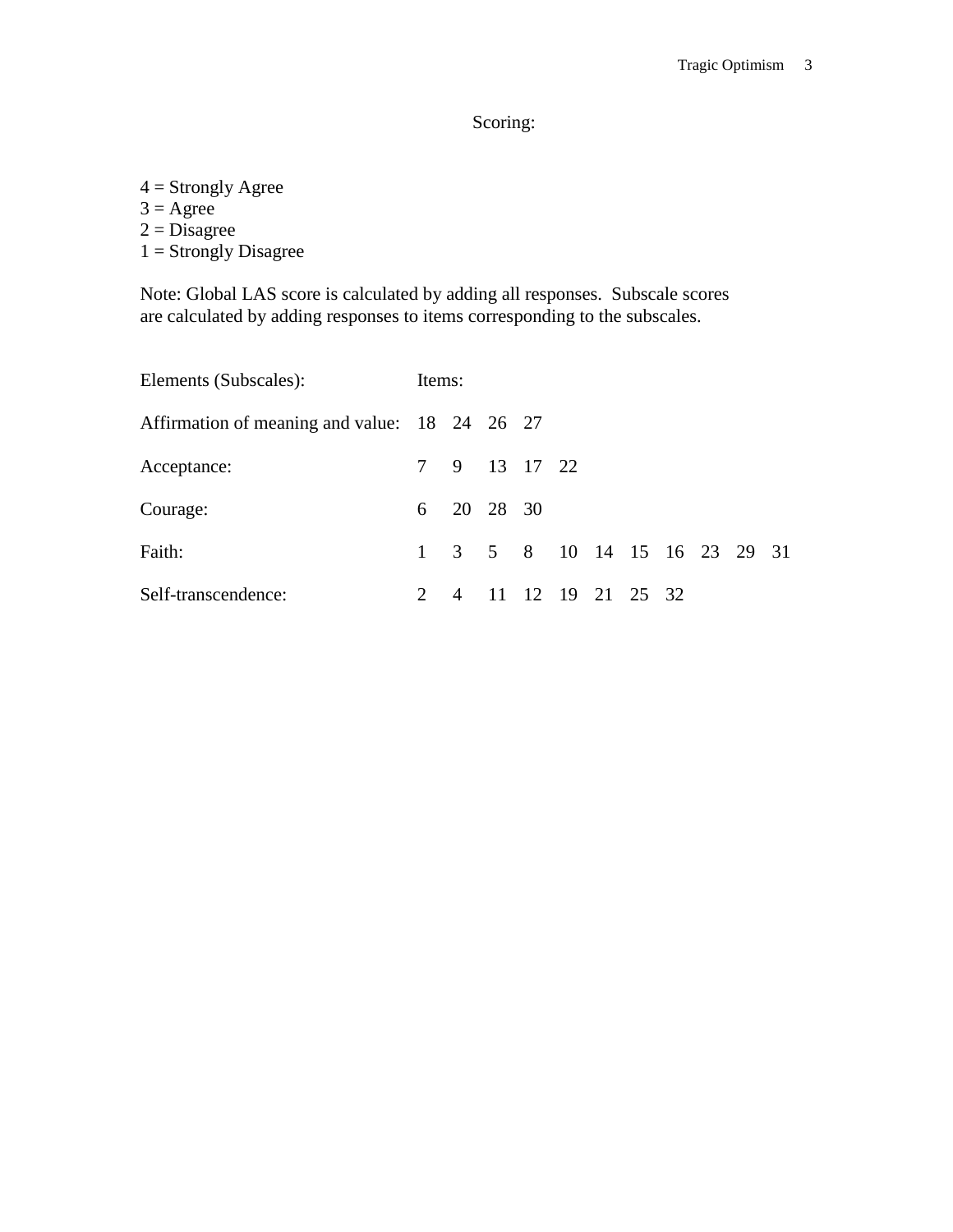## The Life attitudes scale –Survey Results

Survey Results:

## Life Attitudes Scale

Element A: Affirmation of meaning and value of life

Definition: The affirmation of: (1) the inherent meaning purpose and value in life regardless of circumstances; (2) the positive values of life such as the freedom to pursue visions, dreams or happiness.

Included Items: 18 24 26 27

Your Score:  $\overline{x}$ 

Average Score: x

Element B: Acceptance

Definition: Involves (1) the recognition that suffering and evil are an inevitable part of this life; (2) a willingness to face the present reality, no matter how gloomy; (3) acceptance of my own limitations, weaknesses, and all the misfortunes that have come my way.

Included Items:  $\begin{array}{cccc} 7 & 9 & 13 & 17 & 22 \end{array}$ 

- Your Score:  $x^2 x^2 = 0$
- Average Score: x

Element C: Courage

- Definition: The willingness to face obstacles and danger in order to be true to one's own convictions, pursue goals, and to stay alive.
- Included Items: 6 20 28 30

Your Score:  $x = x$ 

Average Score: x